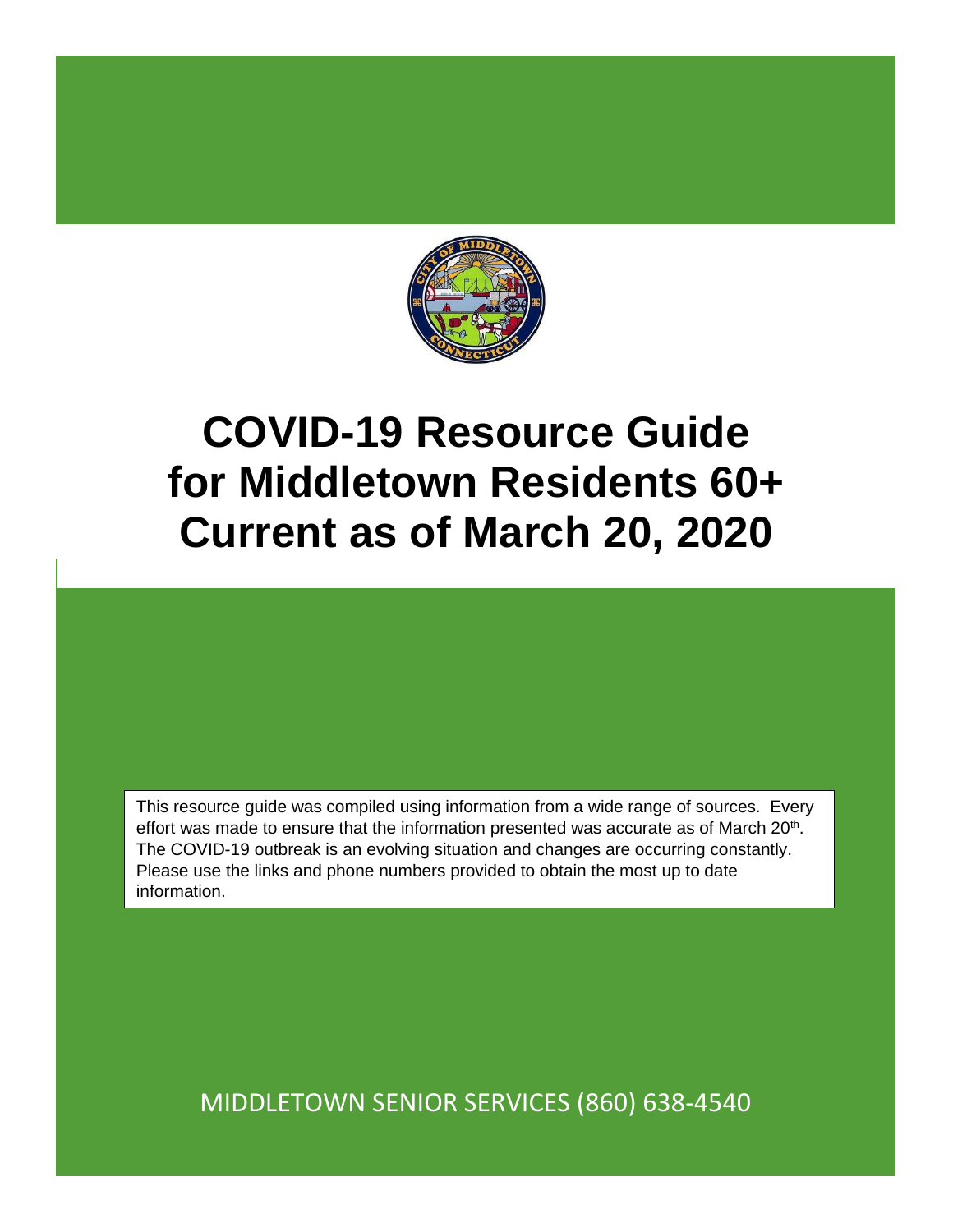## **Contents**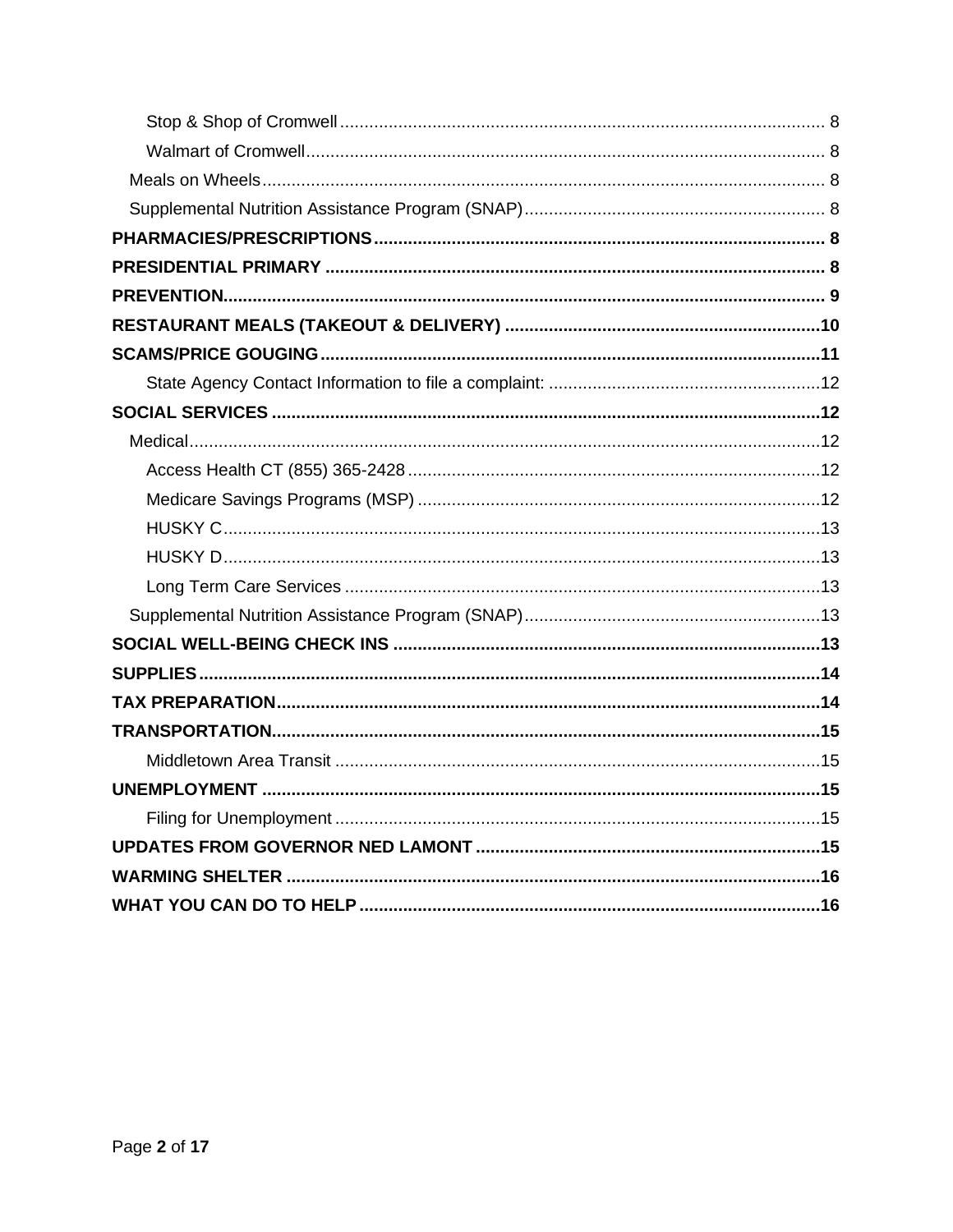## <span id="page-3-0"></span>**CITY CLOSURES AND INFORMATION UPDATES**

### <span id="page-3-1"></span>**City Updates – Social Media and Websites**

<span id="page-3-4"></span><span id="page-3-3"></span><span id="page-3-2"></span>

| <b>City Website</b>               | www.middletownct.gov               |
|-----------------------------------|------------------------------------|
| <b>City Facebook</b>              | www.facebook.com/CityofMiddletown  |
| <b>Mayor Florsheim's Facebook</b> | www.facebook.com/BenForMiddletown  |
| <b>Senior Services Facebook</b>   | www.facebook.com/middletownseniors |

### <span id="page-3-6"></span><span id="page-3-5"></span>**Channel 19 – Public Access**

The City will be putting out information on Channel 19 as it is received.

### <span id="page-3-7"></span>**Closures**

<span id="page-3-10"></span><span id="page-3-9"></span><span id="page-3-8"></span>

| <b>Senior Center</b>   | The Middletown Senior & Community Center is closed to the public;<br>however, emails and voicemails are being checked during regular<br>business hours.                                                                                                                                                                                                                                                 |  |
|------------------------|---------------------------------------------------------------------------------------------------------------------------------------------------------------------------------------------------------------------------------------------------------------------------------------------------------------------------------------------------------------------------------------------------------|--|
| <b>Russell Library</b> | The library is closed to the public, but you can apply online for a library<br>card to get access to electronic media on their website: russelllibrary.org                                                                                                                                                                                                                                              |  |
| <b>Schools</b>         | The Middletown schools are closed. The Middletown Public Schools are<br>offering "Grab and Go" breakfasts and lunch for their families. This is<br>available Monday through Friday from March 16 <sup>th</sup> until schools re-open.<br>Parents and students can visit any of these five sites throughout the city<br>between 9am-1pm.                                                                 |  |
|                        | Bielefield Elementary School @ Front Office Entrance<br>$\bullet$<br>Macdonough Elementary School @ Café Entrance across from<br>$\bullet$<br>parking lot<br>Snow Elementary School @ Front Office<br>Spencer Elementary School @ Front Office<br>Woodrow Wilson Middle School @ Front Office Entrance                                                                                                  |  |
|                        | Families will be able to "grab" the meals as well as the next day's<br>breakfast and lunch, to eliminate the need for multiple pickups. The<br>pick-up process will be safe and adhere to the social distancing<br>guidelines when distributing meals. If your family has special needs or<br>you are in need to assistance obtaining meals, please email<br>mealassist@mpsct.org to make arrangements. |  |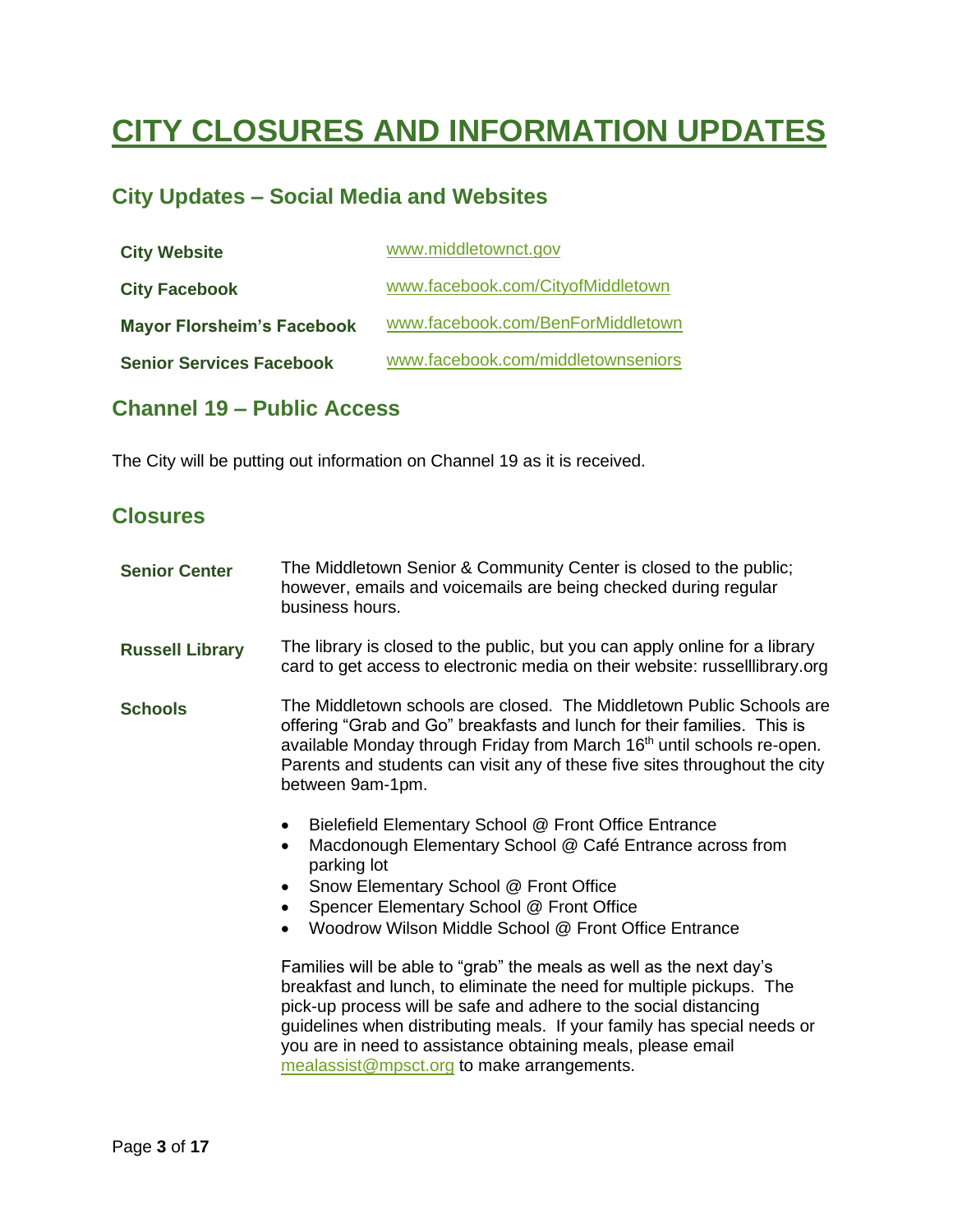<span id="page-4-0"></span>**City Hall** Services that are essential to the health and wellbeing of our city and our residents – like police, fire, trash collection, and essential maintenance will continue without interruption. There will be a temporary halt of all non-essential, non-statutorily mandated inspections, permits, and the like.

> We ask that residents utilize mail-in and online services for paying taxes, registering for summer programs, parking tickets, and other payments. Services requiring in-person appearance, such as obtaining certain vital records, may be scheduled by appointment by contacting the Mayor's Office at (860) 638-4801. City Commission and Committees are canceled until further notice.

<span id="page-4-1"></span>**Recreational Activities** While all City recreational activities are closed, the Parks remain open. The playgrounds, basketball courts, tennis courts, etc. are closed. The multi-use trail and the many hiking trails maintained by Connecticut Forest & Park Association and the Middlesex Land Trust are open.



Follow our Recreation Division on Facebook for ideas on activities or exercise to keep you busy while you are at home:<https://www.facebook.com/Middletown-CT-Rec-1557105651208620>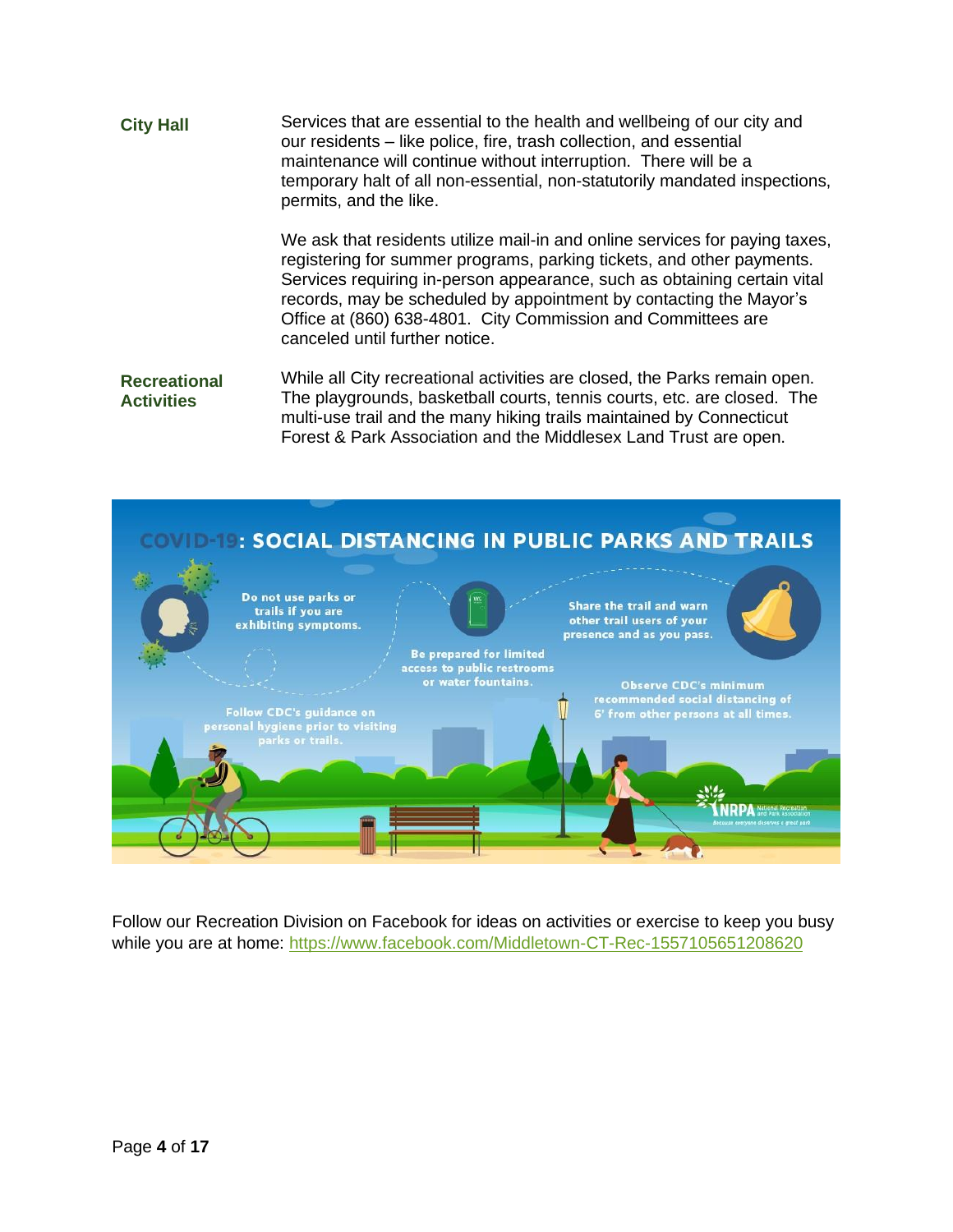## <span id="page-5-0"></span>**COVID-19 CORONAVIRUS QUESTIONS**

<span id="page-5-2"></span><span id="page-5-1"></span>

| <b>Center for Disease Control</b><br>and Prevention | Cdc.gov                                                                                                                           |
|-----------------------------------------------------|-----------------------------------------------------------------------------------------------------------------------------------|
| <b>City of Middletown COVID-19</b>                  | (860) 638-4965                                                                                                                    |
| <b>Hotline</b>                                      | Answered by a Middletown Health Department Staff<br>Member. They are available to answer any general<br>questions about COVID-19. |
|                                                     | Available Monday-Friday 8:30am-4:30pm and Weekends<br>8:30am-8:30pm                                                               |
| <b>Hartford Healthcare</b><br>24 Hour Hotline       | 860-972-8100 or Hartfordhealthcare.org/coronavirus                                                                                |
| <b>State Coronavirus Website</b>                    | Portal.ct.gov/coronavirus                                                                                                         |
| <b>United Way 2-1-1</b>                             | Call 2-1-1 or text CTCOVID to 898211 for updates                                                                                  |

<span id="page-5-6"></span><span id="page-5-5"></span><span id="page-5-4"></span><span id="page-5-3"></span>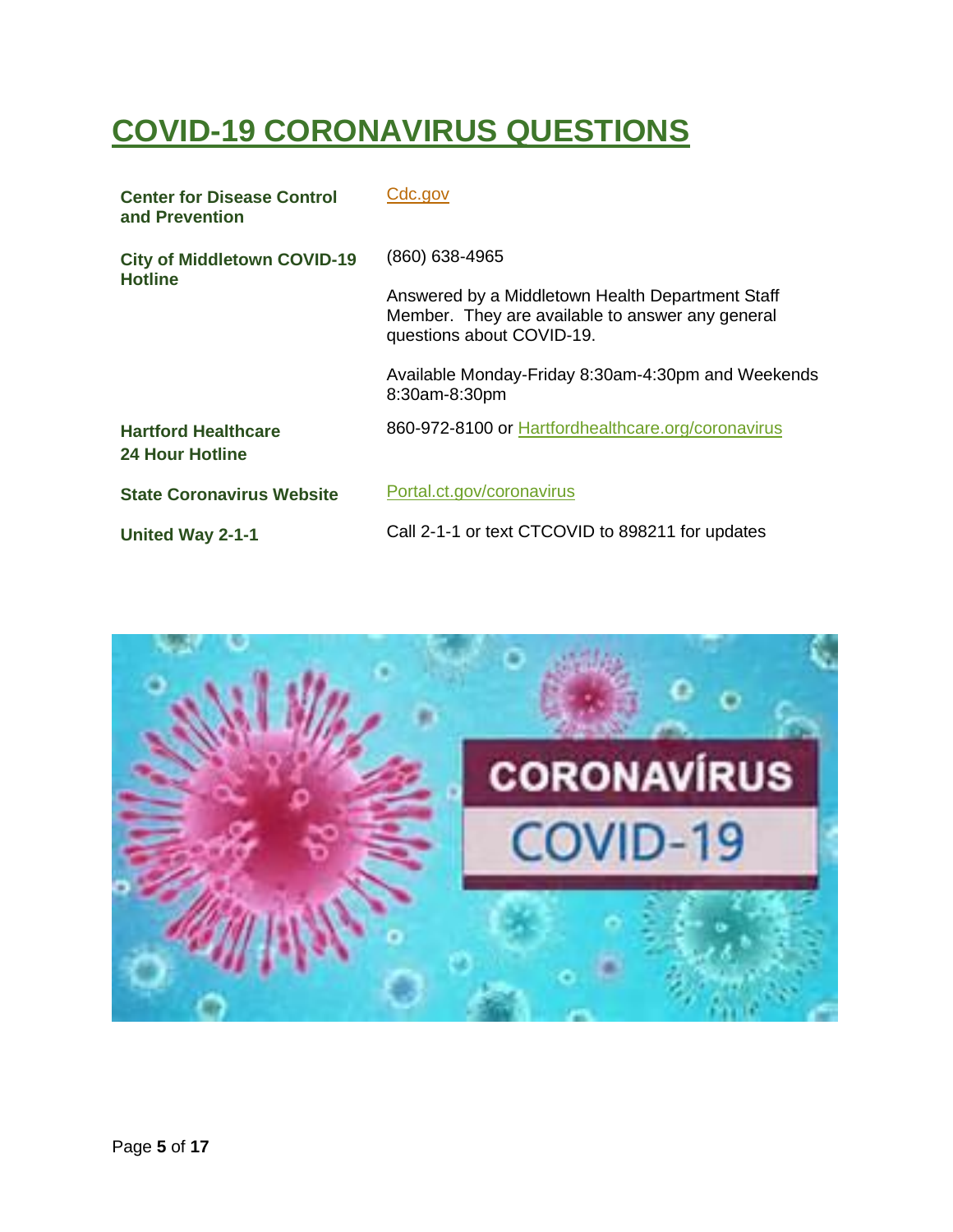## <span id="page-6-0"></span>**IF YOU ARE SICK**

If you are sick with COVID-19 or suspect you are infected with the virus that causes COVID-19, follow the steps below to help prevent the disease from spreading to people in your home and community.

#### Stay home except to get medical care

You should restrict activities outside your home, except for getting medical care. Do not go to work, school, or public areas. Avoid using public transportation, ride-sharing, or taxis.

#### Separate yourself from other people and animals in vour home

People: As much as possible, you should stay in a specific room and away from other people in your home. Also, you should use a separate bathroom, if available.

Animals: Do not handle pets or other animals while sick. See COVID-19 and Animals for more information.

#### Call ahead before visiting your doctor

If you have a medical appointment, call the healthcare provider and tell them that you have or may have COVID-19. This will help the healthcare provider's office take steps to keep other people from getting infected or exposed.

#### Wear a facemask

You should wear a facemask when you are around other people (e.g., sharing a room or vehicle) or pets and before you enter a healthcare provider's office. If you are not able to wear a facemask (for example, because it causes trouble breathing), then people who live with you should not stay in the same room with you, or they should wear a facemask if they enter your room.

#### **Cover your coughs and sneezes**

Cover your mouth and nose with a tissue when you cough or sneeze. Throw used tissues in a lined trash can; immediately wash your hands with soap and water for at least 20 seconds or clean your hands with an alcohol-based hand sanitizer that contains at least 60-95% alcohol covering all surfaces of your hands and rubbing them together until they feel dry. Soap and water should be used preferentially if hands are visibly dirty.

#### Avoid sharing personal household items

You should not share dishes, drinking glasses, cups, eating utensils, towels, or bedding with other people or pets in your home. After using these items, they should be washed thoroughly with soap and water.

#### **Clean your hands often**

Wash your hands often with soap and water for at least 20 seconds. If soap and water are not available, clean your hands with an alcohol-based hand sanitizer that contains at least 60% alcohol, covering all surfaces of your hands and rubbing them together until they feel dry. Soap and water should be used preferentially if hands are visibly dirty. Avoid touching your eyes, nose, and mouth with unwashed hands.

#### Clean all "high-touch" surfaces every day

High touch surfaces include counters, tabletops, doorknobs, bathroom fixtures, toilets, phones, keyboards, tablets, and bedside tables. Also, clean any surfaces that may have blood, stool, or body fluids on them. Use a household cleaning spray or wipe, according to the label instructions. Labels contain instructions for safe and effective use of the cleaning product including precautions you should take when applying the product, such as wearing gloves and making sure you have good ventilation during use of the product.

#### **Monitor your symptoms**

Seek prompt medical attention if your illness is worsening (e.g., difficulty breathing). Before seeking care, call your healthcare provider and tell them that you have, or are being evaluated for, COVID-19. Put on a facemask before you enter the facility. These steps will help the healthcare provider's office to keep other people in the office or waiting room from getting infected or exposed.

Ask your healthcare provider to call the local or state health department. Persons who are placed under active monitoring or facilitated self-monitoring should follow instructions provided by their local health department or occupational health professionals, as appropriate.

If you have a medical emergency and need to call 911, notify the dispatch personnel that you have, or are being evaluated for COVID-19. If possible, put on a facemask before emergency medical services arrive.

#### **Discontinuing home isolation**

Patients with confirmed COVID-19 should remain under home isolation precautions until the risk of secondary transmission to others is thought to be low. The decision to discontinue home isolation precautions should be made on a case-by-case basis, in consultation with healthcare providers and state and local health departments.



www.cdc.gov/COVID19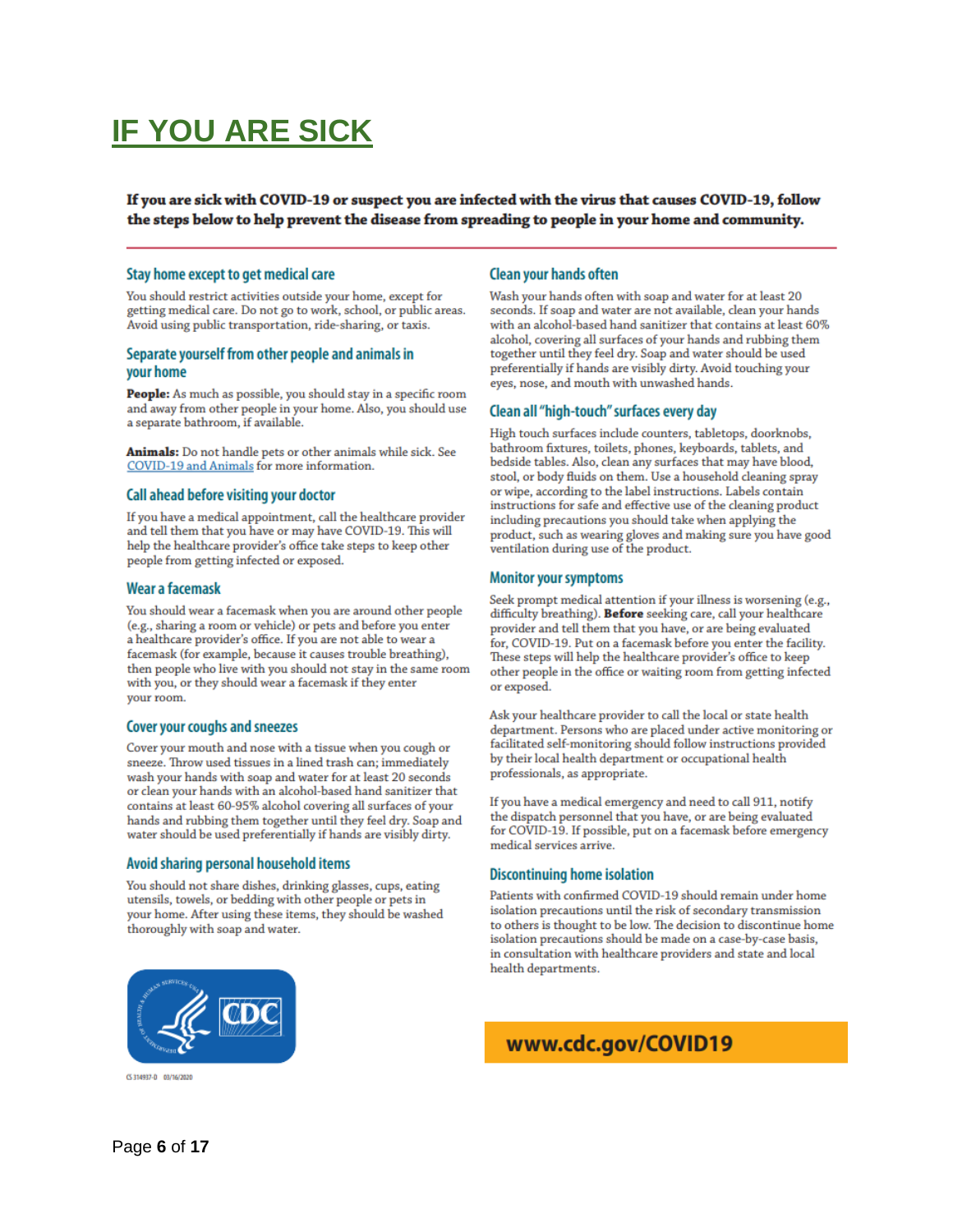### <span id="page-7-0"></span>**NUTRITION**

### <span id="page-7-1"></span>**Food Pantry/Soup Kitchen**

<span id="page-7-2"></span>

| <b>Amazing Grace Food</b><br><b>Pantry</b><br>16 Stack Street<br>(860) 347-3222        | Amazing Grace is our strongest community partner for nutrition<br>needs during this emergency. They have a saying, "Everyone is<br>welcome at our table, and that means you." During this emergency,<br>needing food isn't just a financial need. Please don't hesitate to<br>reach out to them for assistance. If you have the financial means<br>and want to provide a donation, you can make a monetary donation<br>online or send a check. |  |
|----------------------------------------------------------------------------------------|------------------------------------------------------------------------------------------------------------------------------------------------------------------------------------------------------------------------------------------------------------------------------------------------------------------------------------------------------------------------------------------------------------------------------------------------|--|
|                                                                                        | Open from 11am-4pm on Wednesdays and Fridays. Food will be in<br>prepackaged boxes for shoppers to take home based on family<br>size. Shopping in the pantry has been suspended.                                                                                                                                                                                                                                                               |  |
| <b>Soup Kitchen</b><br><b>St. Vincent de Paul</b><br>617 Main Street<br>(860) 344-0097 | Offering take-out meals to walk-ups from 11am-12:30pm daily. The<br>dining room is closed.                                                                                                                                                                                                                                                                                                                                                     |  |

### <span id="page-7-5"></span><span id="page-7-4"></span><span id="page-7-3"></span>**Grocery Stores Offering Specific Senior/Vulnerable Hours or Delivery**

<span id="page-7-10"></span><span id="page-7-9"></span><span id="page-7-8"></span><span id="page-7-7"></span><span id="page-7-6"></span>

| <b>Aldi of Middletown</b>                                                 | 9am-7pm - No Special Shopping Period. Delivery available from                                                            |
|---------------------------------------------------------------------------|--------------------------------------------------------------------------------------------------------------------------|
| 671 Washington St                                                         | 3 <sup>rd</sup> Party – Instacart (a premium paid service company that delivers                                          |
| (855) 955-2534,                                                           | for additional fees and surcharges).                                                                                     |
| <b>Amazon Whole Foods</b>                                                 | Must have a Prime Account. Can use Prime now app, Amazon                                                                 |
| <b>Grocery Delivery for</b>                                               | app, or Amazon.com. No contact deliveries available. The food                                                            |
| <b>Prime Customers</b>                                                    | comes from West Hartford.                                                                                                |
| <b>Price Chopper</b>                                                      | 6-7am Special Shopping Hours. Delivery available from 3rd                                                                |
| 855 Washington St                                                         | Party – Instacart (a premium paid service company that delivers                                                          |
| (860) 740-7700                                                            | for additional fees and surcharges).                                                                                     |
| <b>Shop Rite of Cromwell</b>                                              | 6:30-7:30am Special Shopping Hours. Limiting Paper Products                                                              |
| 45 Shunpike Rd                                                            | Offering Shoprite from Home Delivery or Curbside Pickup with                                                             |
| (860) 613-2063                                                            | several days' notice. Shop.shoprite.com                                                                                  |
| Stop & Shop of<br><b>Middletown</b><br>416 East Main St<br>(860) 346-0160 | 6-7:30am Special Shopping Hours. Limiting some products.<br>Offering Peapod Home Delivery or Curbside Pickup. Peapod.com |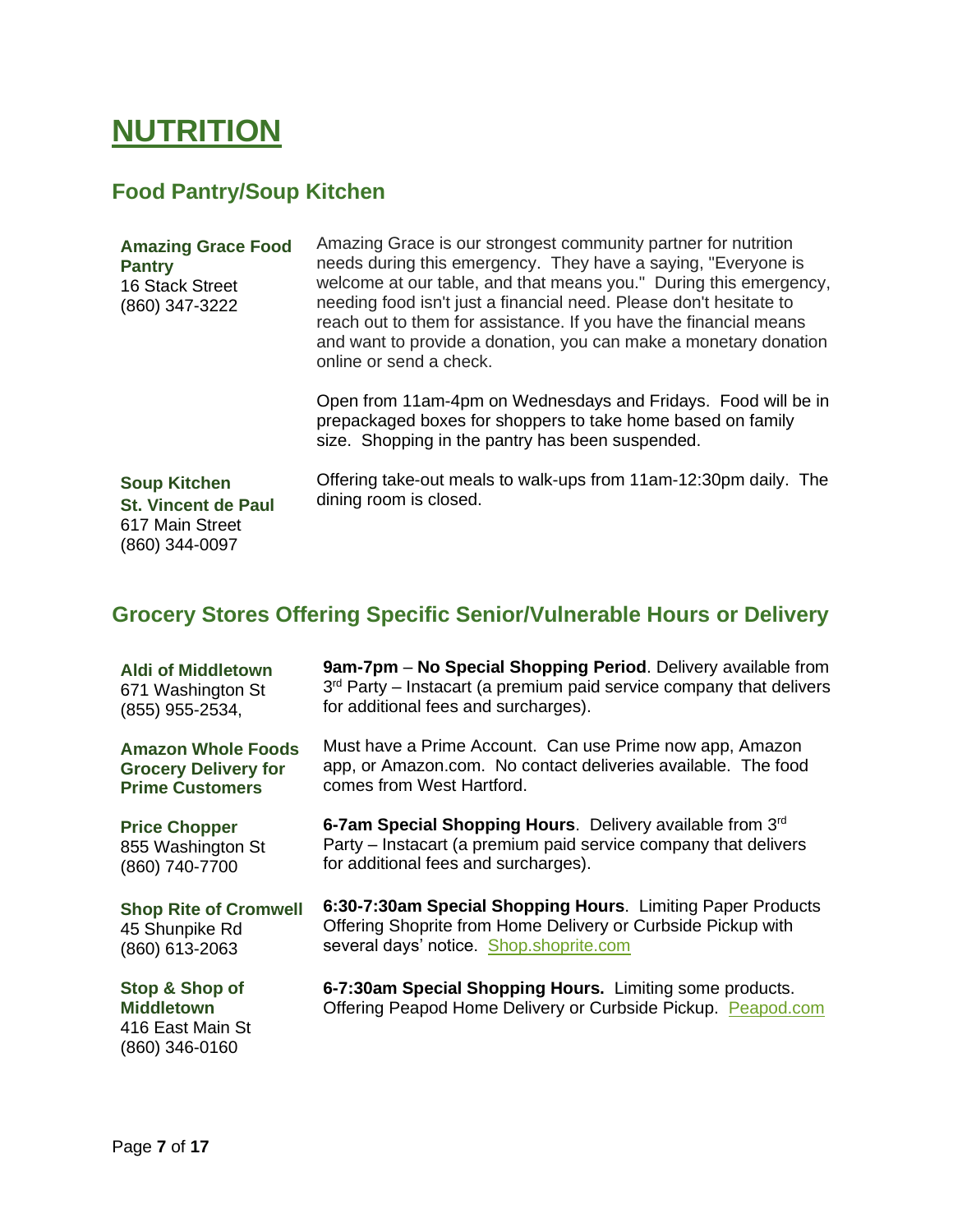<span id="page-8-0"></span>**Stop & Shop of Cromwell** 35 Shunpike Rd (860) 635-6303

**6-7:30am Special Shopping Hours.** Limiting some products. Offering Peapod Home Delivery or Curbside Pickup. [Peapod.com](http://www.peapod.com/)

<span id="page-8-1"></span>**Walmart of Cromwell**  161 Berlin Rd (860) 635-1507

**6am-7am on Tuesdays for Special Shopping Period** (beginning 3/24) otherwise 7am-8:30pm regular hours. Home Delivery or Curbside Pickup. [Grocery.walmart.com](https://grocery.walmart.com/)

### <span id="page-8-2"></span>**Meals on Wheels**

All Senior meals on wheels requests should be directed to Community Renewal Team (CRT) @ (860) 560-5848.

### <span id="page-8-3"></span>**Supplemental Nutrition Assistance Program (SNAP)**

SNAP (formerly known as the Food Stamp Program) is a nutrition program that helps lowincome individuals and families buy food. The Federal government created the program to help people with low income eat well to stay healthy.

In order to find out if you are eligible for any type of assistance, you will need to give information about your household, income, assets, and the bills you have to pay each month. You can request the forms be mailed to you by calling 1-(855) 626-6632 or apply online at [connect.ct.gov.](https://www.connect.ct.gov/)

### <span id="page-8-4"></span>**PHARMACIES/PRESCRIPTIONS**

The CDC recommends you contact your healthcare provider to ask about obtaining extra necessary medications to have on hand during the outbreak of COVID-19 in your community. If you cannot get extra medications, consider using mail-order for medications.

CVS, Walgreens and Hancock Pharmacy are offering free delivery of prescriptions. There may be delays due to high demand. Please contact your pharmacy directly.

## <span id="page-8-5"></span>**PRESIDENTIAL PRIMARY**

The presidential primary originally scheduled for April 28, 2020 has been rescheduled to Tuesday, June 2, 2020 due to the ongoing public health crisis caused by COVID-19. Governor Lamont issued this executive order on March 19<sup>th</sup>.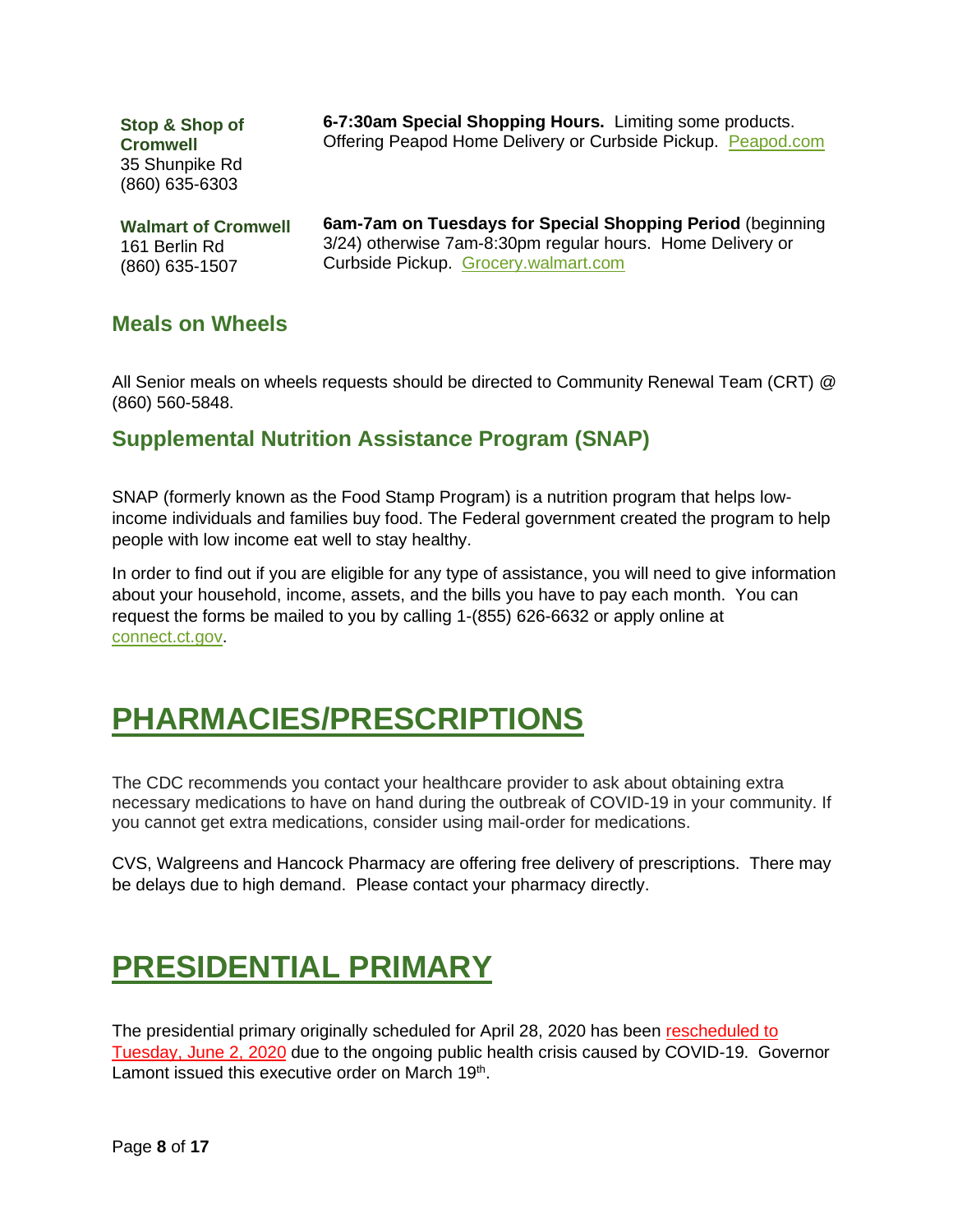## <span id="page-9-0"></span>**PREVENTION**

Per the CDC, the best way to prevent illness is to avoid being exposed to the virus. The virus is spread mainly person to person between people who are in close contact with one another (within 6 ft) and through respiratory droplets produced when an infected person coughs or sneezes. These droplets can land in the mouths or noses of people who are nearby or possible be inhaled into the lungs. Please consult with your healthcare provider about additional steps you may be able to take to protect yourself.

#### Take steps to protect yourself



#### Clean your hands often

- . Wash your hands often with soap and water for at least 20 seconds especially after you have been in a public place, or after blowing your nose, coughing, or sneezing.
- . If soap and water are not readily available, use a hand sanitizer that contains at least 60% alcohol. Cover all surfaces of your hands and rub them together until they feel dry.
- . Avoid touching your eyes, nose, and mouth with unwashed hands.



#### Avoid close contact

- . Avoid close contact with people who are sick
- Put distance between yourself and other people if COVID-19 is spreading in your community. This is especially important for people who are at higher risk of getting very sick.

#### Take steps to protect others



#### Stay home if you're sick

. Stay home if you are sick, except to get medical care. Learn what to do if you are sick.



#### Cover coughs and sneezes

- . Cover your mouth and nose with a tissue when you cough or sneeze or use the inside of your elbow.
- Throw used tissues in the trash.
- . Immediately wash your hands with soap and water for at least 20 seconds. If soap and water are not readily available, clean your hands with a hand sanitizer that contains at least 60% alcohol.



#### Wear a facemask if you are sick

- . If you are sick: You should wear a facemask when you are around other people (e.g., sharing a room or vehicle) and before you enter a healthcare provider's office. If you are not able to wear a facemask (for example, because it causes trouble breathing), then you should do your best to cover your coughs and sneezes, and people who are caring for you should wear a facemask if they enter your room. Learn what to do if vou are sick.
- . If you are NOT sick: You do not need to wear a facemask unless you are caring for someone who is sick (and they are not able to wear a facemask). Facemasks may be in short supply and they should be saved for caregivers.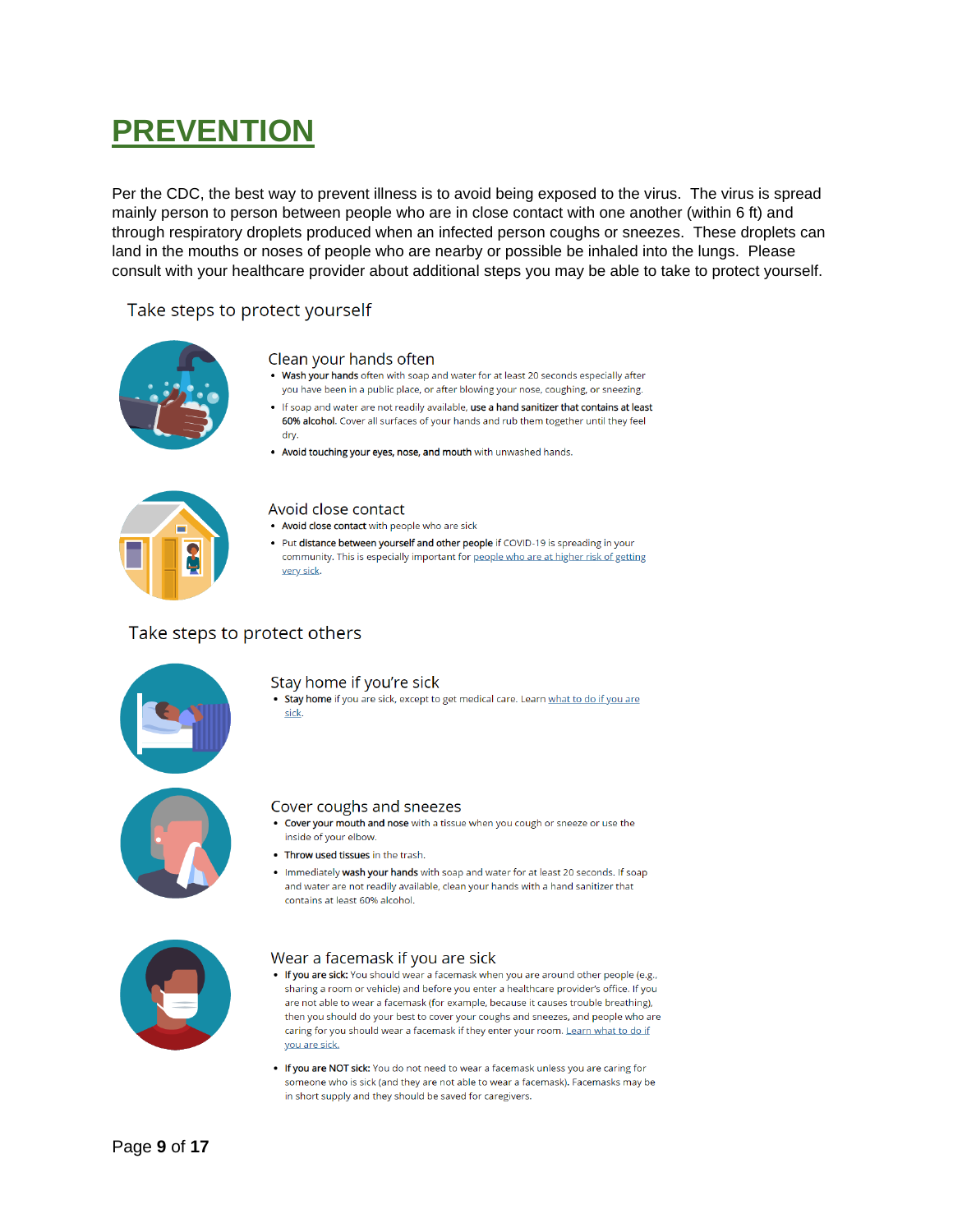

### Clean and disinfect

- Clean AND disinfect frequently touched surfaces daily. This includes tables, doorknobs, light switches, countertops, handles, desks, phones, keyboards, toilets, faucets, and sinks.
- . If surfaces are dirty, clean them: Use detergent or soap and water prior to disinfection.

#### To disinfect:

Most common EPA-registered household disinfectants will work. Use disinfectants appropriate for the surface.

#### **Options include:**

- · Diluting your household bleach.
	- To make a bleach solution, mix:
		- o 5 tablespoons (1/3rd cup) bleach per gallon of water **OR**
		- o 4 teaspoons bleach per quart of water

Follow manufacturer's instructions for application and proper ventilation. Check to ensure the product is not past its expiration date. Never mix household bleach with ammonia or any other cleanser. Unexpired household bleach will be effective against coronaviruses when properly diluted.

• Alcohol solutions.

Ensure solution has at least 70% alcohol.

• Other common EPA-registered household disinfectants.

## <span id="page-10-0"></span>**RESTAURANT MEALS (TAKEOUT & DELIVERY)**

Our staff created this list of local restaurants that were open for business and offering takeout or delivery services. This list is not all inclusive. It was created using information from Facebook posts put out by the restaurants. We encourage you to check with your favorite restaurant to see if they are offering delivery or takeout services.

Whenever possible, we should try and ask for non-contact deliveries (leaving it outside of our door) to minimize our contact with people. Many restaurants are offering curbside pickup where you call when you arrive so you don't go in the restaurant, they come out and either hand you the food OR they put it in your car without contact.

In addition to the options listed here, there are several food delivery services that can deliver food from local restaurants. Orders using these particular services must be placed online using either the delivery service website or their smartphone/tablet app. These services are GrubHub ( [www.grubhub.com](http://www.grubhub.com/) ) , DoorDash ( [www.doordash.com](http://www.doordash.com/) ) , and Uber Eats ( [www.ubereats.com\)](https://www.ubereats.com/).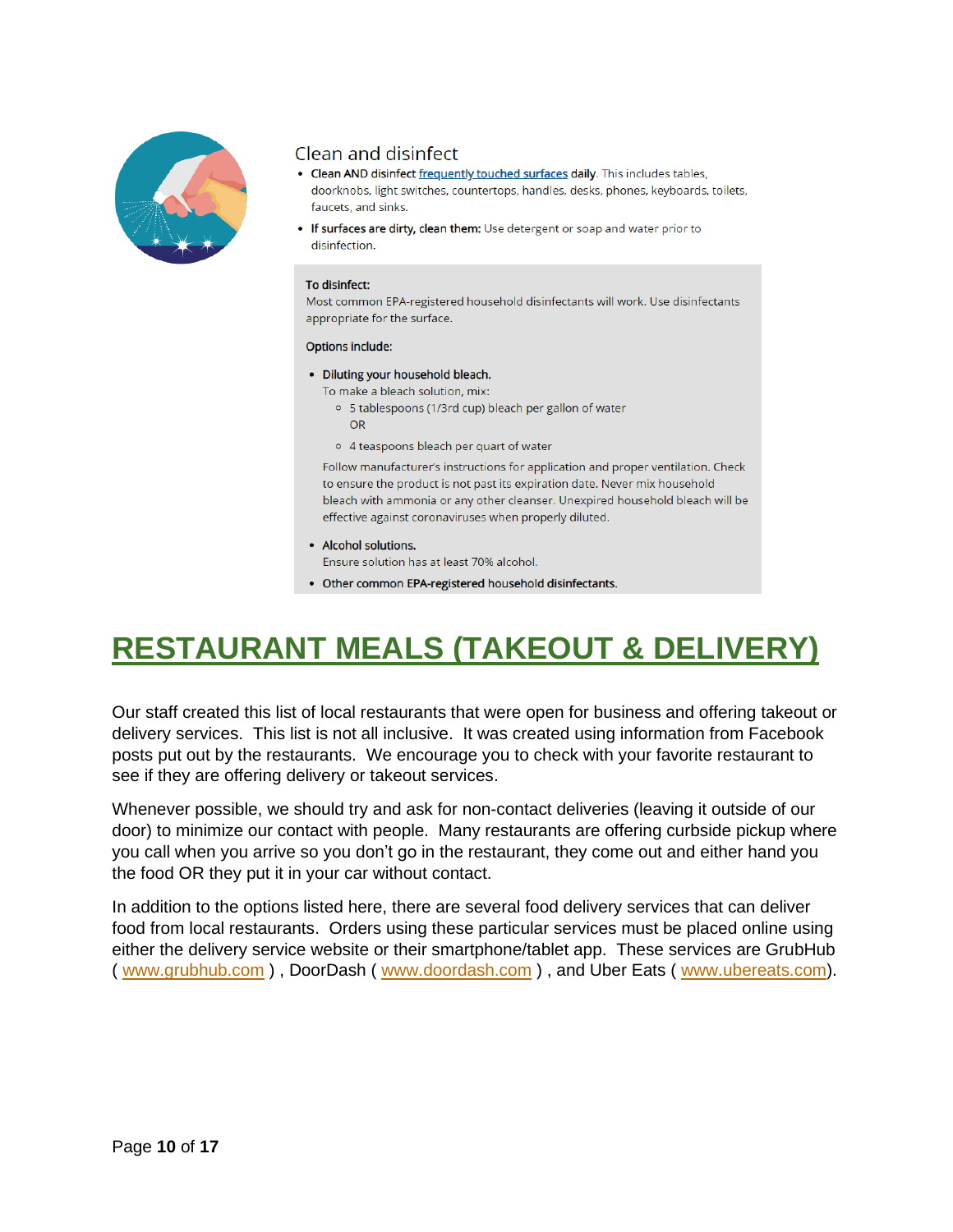| <b>Name</b>                   | <b>Address</b>    | Phone #      | <b>Advertising</b>                                    |
|-------------------------------|-------------------|--------------|-------------------------------------------------------|
| Amici Italian Grill           | 280 Main St       | 860-346-0075 | Curbside Pickup                                       |
| <b>Athenian Diner</b>         | 864 Washington St | 860-346-2272 | <b>Take Out</b>                                       |
| Carmela's on the<br>Extension | 139 Main St Ext   | 860-788-7922 | <b>Takeout and Delivery</b>                           |
| Conspiracy                    | 350 Main St       | 860-236-0211 | <b>Takeout and Delivery</b>                           |
| Denny's                       | 655 S Main St     | 860-346-2763 | Take Out, Free Delivery through<br>the app or website |
| <b>Empire Pizza</b>           | 324 Main St       | 860-616-1697 | <b>Takeout and Delivery</b>                           |
| <b>Esca Restaurant</b>        | 437 Main St       | 860-316-2552 | <b>Curbside Pickup</b>                                |
| Illiano's Restaurant          | 534 Washington St | 860-343-9244 | Parking Lot Pickup - Indicate when<br>ordering        |
| Illiano's Restaurant          | 404 S Main St     | 860-346-5656 | Parking Lot Pickup - Indicate when<br>ordering        |
| It's Only Natural             | 606 Main St       | 860-346-9210 | Takeout, Delivery for orders over<br>\$50             |
| Jerry's Pizza                 | 635 S Main St     | 860-346-5335 | <b>Takeout and Delivery</b>                           |
| La Boca                       | 337 Main St       | 860-347-4777 | <b>Takeout</b>                                        |
| Luce                          | 98 Washington St  | 860-344-0222 | <b>Takeout and Delivery</b>                           |
| Mondo Pizza                   | 10 Main St        | 860-343-3300 | Curbside Pickup - Indicate when<br>ordering           |
| Nardelli's Grinder<br>Shoppe  | 396 Washington St | 860-346-6666 | <b>Curbside Pickup</b>                                |
| Nino's Restaurant             | 825 Saybrook Rd   | 860-346-8686 | <b>Takeout and Delivery</b>                           |
| <b>Our Place Restaurant</b>   | 2100 S Main St    | 860-788-2477 | <b>Takeout</b>                                        |
| <b>Red Fox</b>                | 218 Smith St      | 860-632-0267 | <b>Delivery</b>                                       |
| <b>Sliders Grill</b>          | 1265 S Main St    | 860-788-7337 | <b>Takeout</b>                                        |
| Vero Cucino Rustico           | 749 Saybrook Rd   | 860-343-9413 | <b>Curbside Pickup</b>                                |
| <b>Whey Stationary</b>        | 544 Main St       | 860-740-2403 | <b>Curbside Pickup</b>                                |

## <span id="page-11-0"></span>**SCAMS/PRICE GOUGING**

Whenever something as serious as coronavirus is on residents' minds across the country, bad actors, including scam artists often take advantage of consumers. The Department of Consumer Protection and the Office of the Attorney General have already received complaints and issued warnings to consumers.

Anyone who notices a marketplace issue or feels they have been the victim of a scam, should please contact the state.

Connecticut U.S. Attorney John H. Durham said suspected fraud schemes related to COVID-19 should be reported to the National Center for Disaster Fraud at (866) 720-5721 or by email: **[disaster@leo.gov](mailto:disaster@leo.gov)**.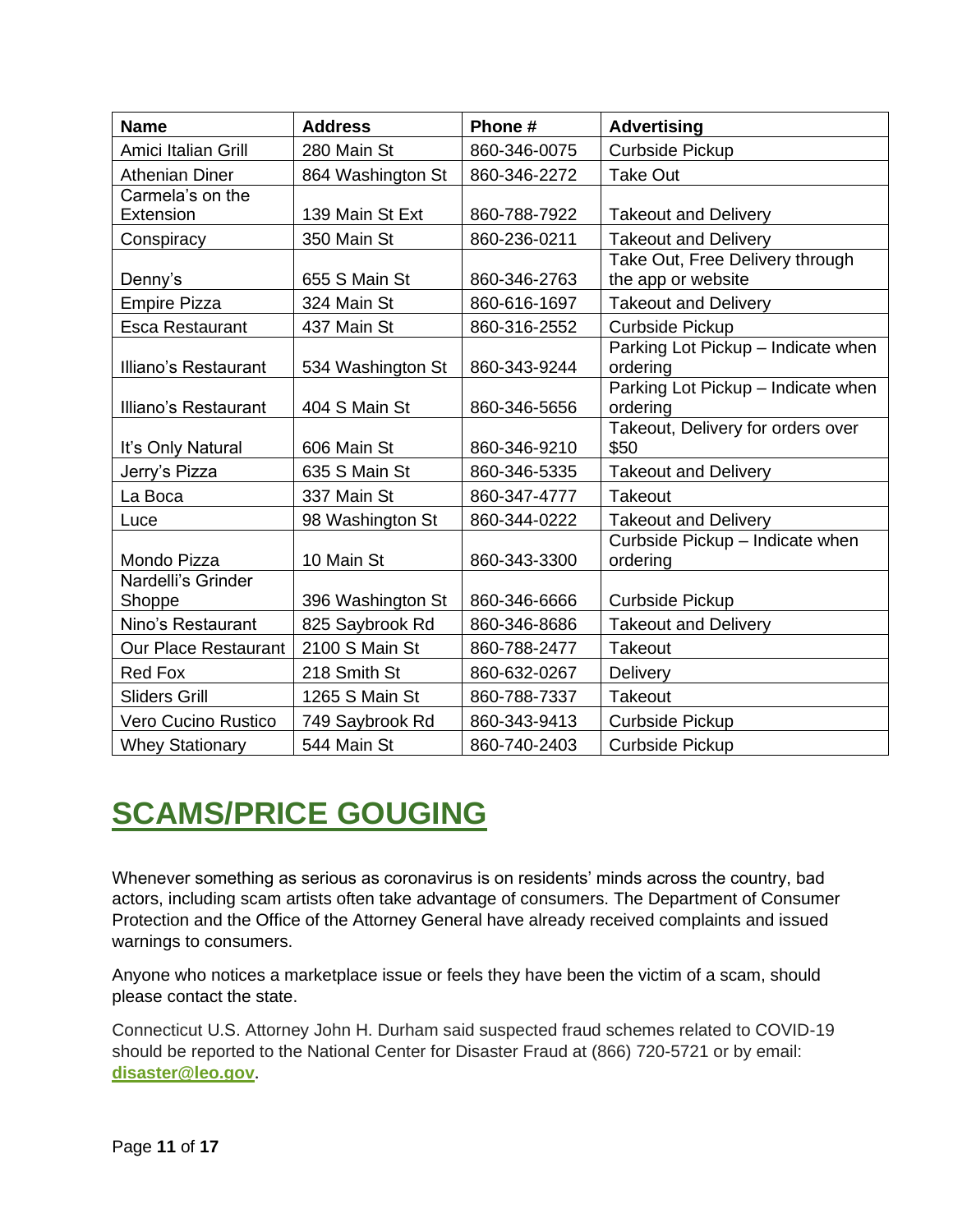#### <span id="page-12-0"></span>**State Agency Contact Information to file a complaint:**

| <b>Connecticut Attorney General</b>                                                                                                                        | 860-808-5318                    |
|------------------------------------------------------------------------------------------------------------------------------------------------------------|---------------------------------|
| <b>Department of Consumer Protection:</b>                                                                                                                  | 860-713-6300                    |
| <b>Complaint Forms and Procedures Insurance Department (The</b><br>Insurance Department should be contacted about issues with travel<br><i>insurance.)</i> | 800-203-3447 or<br>860-297-3900 |

### <span id="page-12-1"></span>**SOCIAL SERVICES**

| <b>Phone</b>   | <b>Website</b> |
|----------------|----------------|
| 1-855-626-6632 | Connect.ct.gov |

In order to find out if you are eligible for any type of assistance, you will need to give information about your household, income, assets, and the bills you have to pay each month. You can request the forms be mailed to you by calling (855) 626-6632 or apply online at [connect.ct.gov](https://www.connect.ct.gov/).

### <span id="page-12-2"></span>**Medical**

#### <span id="page-12-3"></span>**Access Health CT (855) 365-2428**

As the Coronavirus (COVID-19) continues to threaten public health, Access Health CT announced a new special enrollment period for these exceptional circumstances available from March 19 through April 2, 2020 for qualified uninsured Connecticut residents.

To see if you qualify, call between 8am-5pm, Monday-Friday. More information can be found on their website, [www.accesshealthct.com](http://www.accesshealthct.com/)

In order to enroll, you will need the following information:

- Social Security Numbers for all family members who need coverage
- Citizenship or immigration status and certificate of naturalization or immigration document number, if applicable.
- Tax returns for previous years, to estimate annual Modified Adjusted Gross Income.
- Employer information and recent paychecks or profit and loss statement (if self-employed).
- Healthcare coverage information like policy numbers for any current health insurance plans covering members of your household, and information about employer-sponsored health plans for which you or anyone in your household may be eligible.

#### <span id="page-12-4"></span>**Medicare Savings Programs (MSP)**

There are three Medicare Savings Programs (MSP) that help you pay for your Medicare Part B premiums. They are the Qualified Medicare Beneficiary program (QMB), the Special Low Income Medicare Beneficiary program (SLMB) and the Additional Low Income Medicare Beneficiary program (ALMB). A household's income determines which category they qualify for.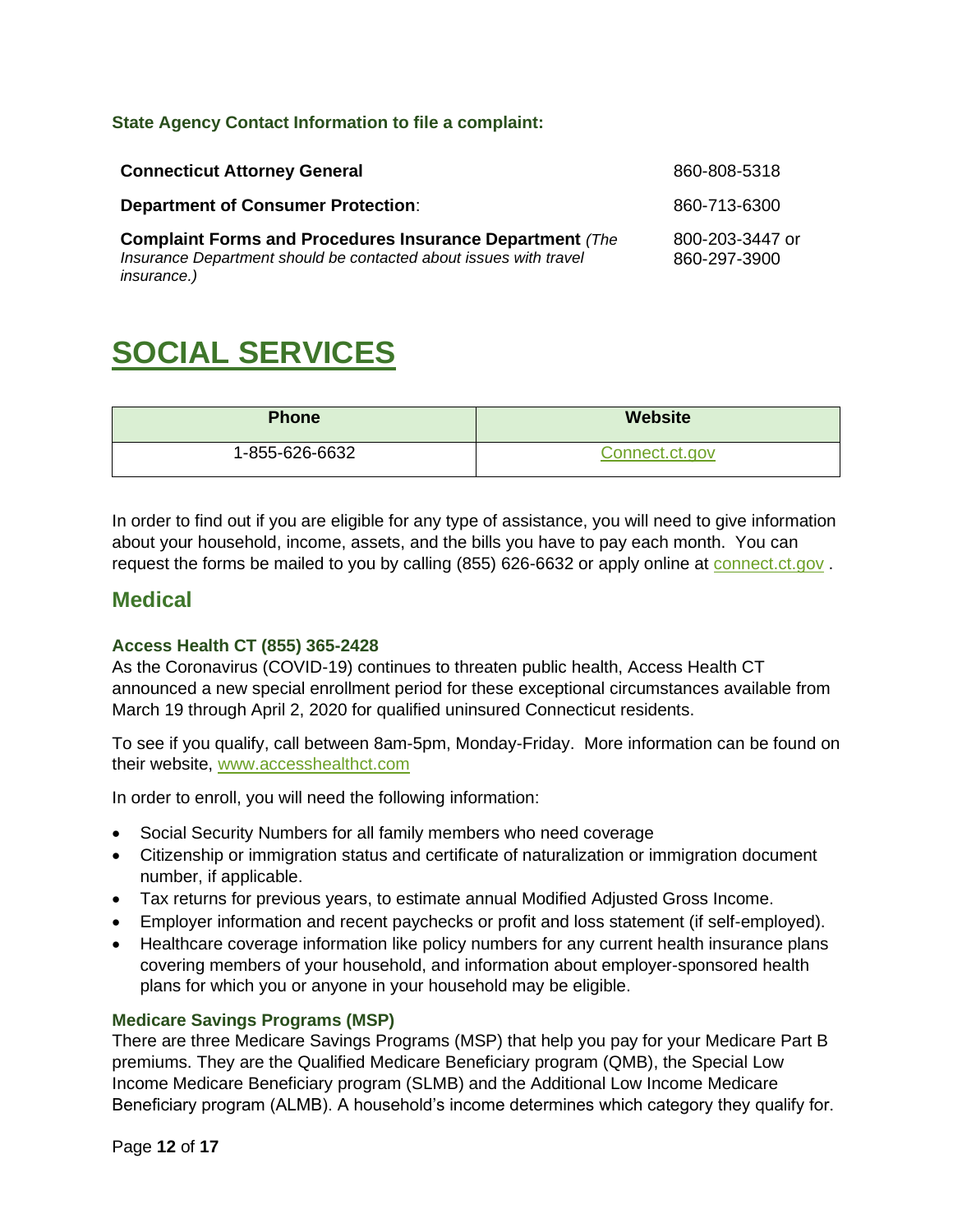All three programs pay Medicare Part B premiums. QMB also pays Medicare co-pays and deductibles on Medicare-covered services. It does not cost anything to apply for or receive benefits from this program.

#### <span id="page-13-0"></span>**HUSKY C**

HUSKY C (for people who are 65 or older, blind, or disabled) - - Connecticut residents aged 65 or older, or who are aged 18 through 64 and who are blind, or who have another disability, may qualify for coverage under HUSKY C (also known as Medicaid for the Aged/Blind/Disabled, or Title 19).

#### <span id="page-13-1"></span>**HUSKY D**

HUSKY D (for low-income adults ages 19-64) - Connecticut residents aged 19 through 64, who do not qualify for HUSKY A; who do not receive federal Supplemental Security Income or Medicare; and who are not pregnant, may qualify for HUSKY D (also known as Medicaid for Low-Income Adults).

#### <span id="page-13-2"></span>**Long Term Care Services**

Long term services and supports' is also referred to as 'long-term care.' Many people thought it exclusively meant nursing home care. It includes a variety of care and services over an extended period of time that can be provided in many settings including:

- In your home;
- At other sites in your community;
- In a managed residential setting; or
- In an institutional setting.

Your choice of provider care and services can make it possible for you to continue to live at home rather than in a nursing home or other type of residence. Residential options are sometimes appropriate, however. It really depends on your needs and circumstances.

### <span id="page-13-3"></span>**Supplemental Nutrition Assistance Program (SNAP)**

The Supplemental Nutrition Assistance Program (SNAP), formerly known as the Food Stamp Program, is a nutrition program that helps low-income individuals and families buy food. The Federal governments created the program to help people with low income eat well to stay healthy.

### <span id="page-13-4"></span>**SOCIAL WELL-BEING CHECK INS**

Social isolation can take its toll on anyone. Now is a great time to call, email, or text family, friends, neighbors, etc.

The Senior Center is working on developing a Social Wellbeing Check-in system for its members. Phone calls will be placed by city staff and/or volunteers to help limit the feeling of isolation. This system is currently in the development phase. If you are a Middletown resident 60 or older and wish to be added to the call list, you can either email your full name, address, and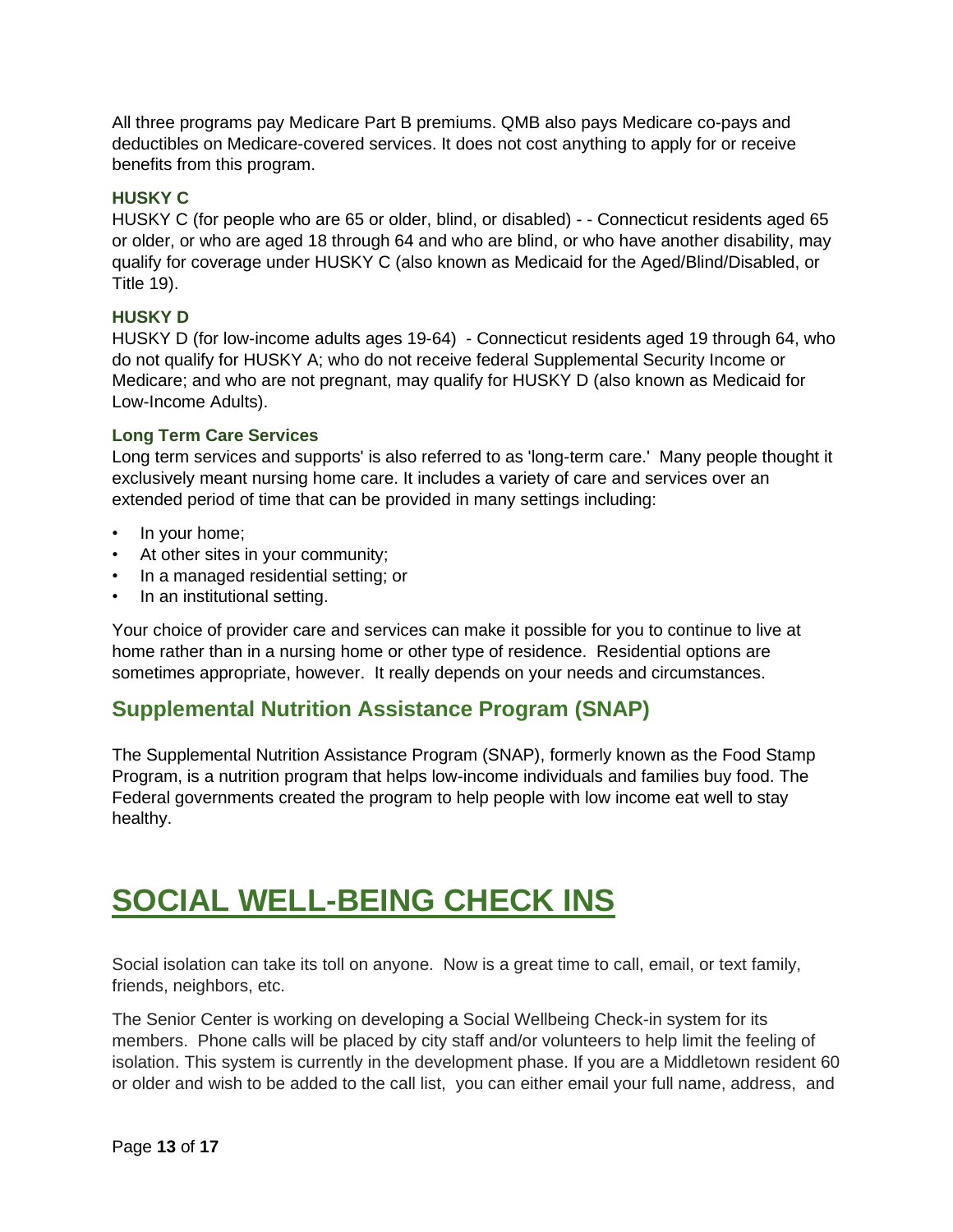phone number to [seniors@middletownct.gov](mailto:seniors@middletownct.gov) OR leave a voicemail at (860) 638-4540 with the same information.

Everyone reacts differently to stressful situations like COVID-19. You may feel anxiousness, anger, sadness, or overwhelmed. Find ways to reduce your stress to help yourself and the people you care about. The CDC is recommending that if you or a loved one is feeling overwhelmed, get support 24/7 by calling 1-800-985-5990 or text TalkWithUs to 66746. Learn more about stress and coping during the COVID-19 outbreak: <https://bit.ly/39UVoEj>

## <span id="page-14-0"></span>**SUPPLIES**

The demand is high for certain supplies such as cleaning products, paper towel, toilet paper, hand sanitizer, etc. The local stores have been restocking as quickly as possible and some stores have issued limits on the amount you can buy of certain items. Please check back with local stores to see if they have the certain items available. In the nutrition section of this resource guide, you can find specific grocery store information. Additional stores or resources include: (you could also check with your local gas station or convenience store)

**Big Lots** 820 Washington St (860) 344-1905

**CVS** 675 Washington St (860) 344-1320

**CVS** 308 Main St Ext (860)-344-1857

**Dollar Tree** 416 E Main St (860) 807-2242 **Dollar General**

750 Newfield St (860) 740-2693

**Home Depot** 909 Washington St (860) 346-3007

**Ocean State Job Lot in Meriden** 1231 East Main St (203) 630-2095

**Walgreens** 633 Washington St (860) 346-7628

**Walgreens** 311 East Main St (860) 704-0135

### <span id="page-14-1"></span>**TAX PREPARATION**

AARP Foundation Tax Aide sites were closed beginning March 16<sup>th</sup> until further notice. They will continue to assess when they can open again. You can call **1-(888)-227-7669** for updates about the status of AARP Tax Aide. Many VITA sites across the state have closed. Check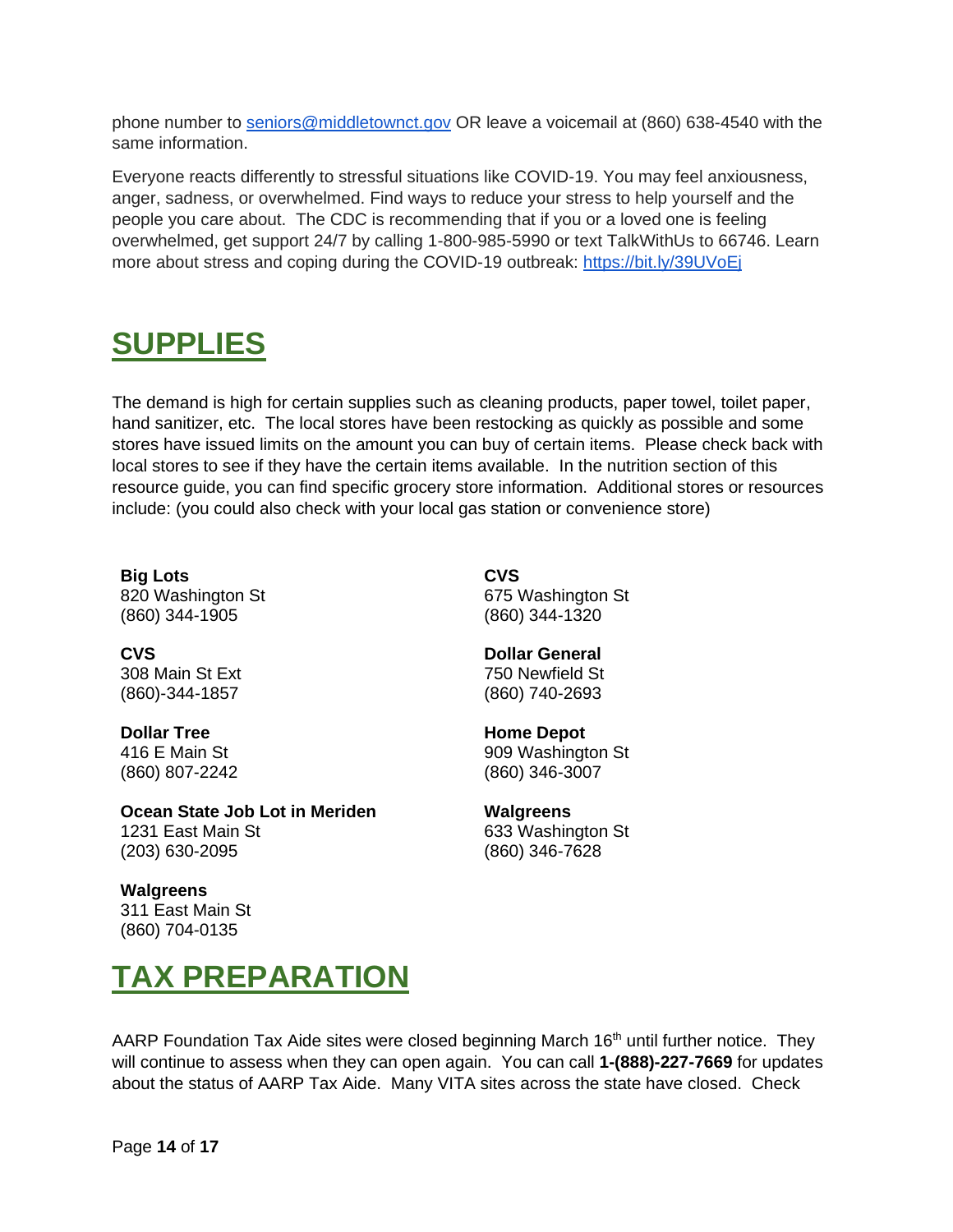back in with **2-1-1** in a couple of weeks to see if sites are reopening. You can prepare your taxes online for FREE at [www.myfreetaxes.com](http://www.myfreetaxes.com/) .

The Federal & State Income Tax filing and payment deadlines have been moved to July  $15<sup>th</sup>$ instead of the traditional April 15th deadline.

### <span id="page-15-0"></span>**TRANSPORTATION**

<span id="page-15-1"></span>**Middletown Area Transit** (860) 346-0212

Regular routes may be reduced or suspended, always check with them for the latest information or check their Facebook: [Middletown Area Transit](https://www.facebook.com/middletownareatransit/) or website [middletownareatransit.org](http://www.middletownareatransit.org/)

### <span id="page-15-2"></span>**UNEMPLOYMENT**

<span id="page-15-3"></span>

| <b>Filing for Unemployment</b>          | If you become unemployed due to coronavirus (COVID-19),<br>you should file for unemployment benefits.           |
|-----------------------------------------|-----------------------------------------------------------------------------------------------------------------|
| Department of Labor<br>$(860)$ 263-6000 | This can only be done online at http://www.ctdol.state.ct.us/UI-<br>OnLine/index.htm                            |
|                                         | Click here for more information. For frequently asked<br>questions about coronavirus (COVID-19) for workers and |

## <span id="page-15-4"></span>**UPDATES FROM GOVERNOR NED LAMONT**

employers, click [here.](http://www.ctdol.state.ct.us/DOLCOVIDFAQ.PDF)

Click the link below for the most up to date press releases from Governor Lamont

<https://portal.ct.gov/Coronavirus/Pages/Governors-Press-Releases>

This list provides a summary of press releases issued by Governor Lamont as of 3/20/2020.

- Access Health CT special enrollment period was created for those who are uninsured (please see the Social Services section of this document)
- All barbershops, hair salons, tattoo or piercing parlors are closed
- All non-critical court operations are suspended
- All restaurants are closed for dine-in, they may still offer drive-thru, curbside, and delivery services
- All schools are closed
- Department of Labor is closed to in-person visits, encouraging the use of online services
- Expanded ability of patients and doctors to use telehealth for healthcare services
- Indoor malls and places of amusement are closed
- Local hospitals are implementing visitor restrictions
- Movie theaters, gyms, bowling alleys, and casinos are closed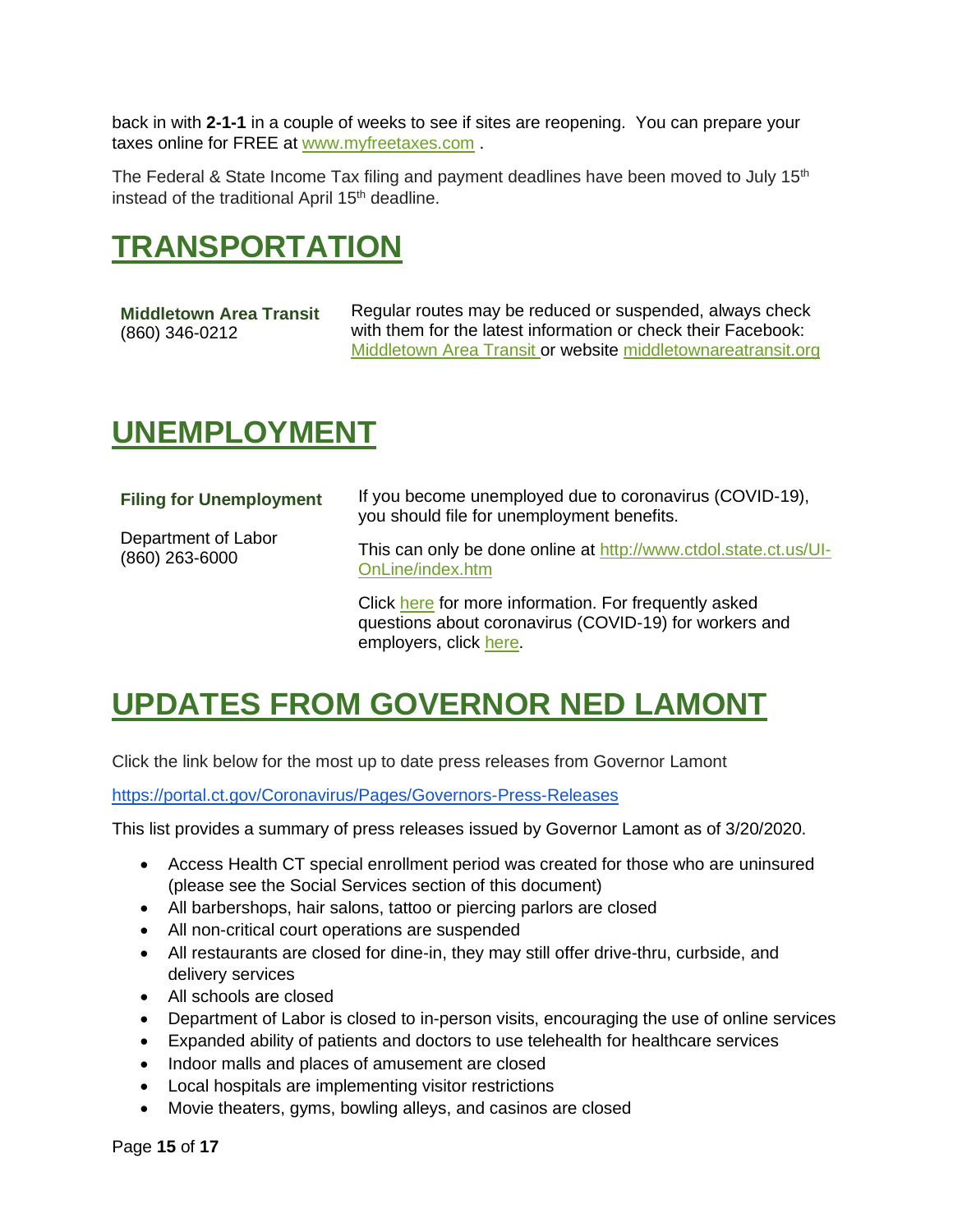- No large gatherings over 25 people including religious gatherings
- Postponed the presidential primary until June 2, 2020
- PURA has ordered a moratorium on all utility shut-offs
- The Department of Motor Vehicles suspended all in-person visits. The have instituted a 90-day extension for expiring DMV credentials. The extension includes all Connecticut driver's licenses, learner's permits, identity cards, emissions testing and registrations.
- The Department of Social Services suspended in-person visits at all their facilities
- Visitation restrictions are in place to protect Nursing Home residents
- The **Stay Home, Stay Safe** Policy: All non-essential businesses are to stay closed and non-essential workers are to stay home during the ongoing COVID 19 outbreak to mitigate the spread of the disease. This policy is in effect until further notice. This order excludes any essential business or entity providing essential services or functions, such as healthcare, food service, law enforcement, and similar critical services.

### <span id="page-16-0"></span>**WARMING SHELTER**

Middletown's Warming Center is open at the Green Street Arts Center from 9pm to 7am daily. The Center is located at 51 Green St in Middletown. There are no meals served.

### <span id="page-16-1"></span>**WHAT YOU CAN DO TO HELP**

- Call and check-in on neighbors and friends
- Heed the warnings issued by the Government and Social Distance yourself from others
- Make a Financial Donation to St. Vincent de Paul Middletown Amazing Grace Food Pantry or the Soup Kitchen. Donations can be made online here: <http://www.svdmiddletown.org/donate-to-svd/> OR you can mail a check to: St. Vincent de Paul Middletown, P.O. Box 398, 617 Main St, Middletown, CT 06457
- Make a food donation to St. Vincent de Paul Soup Kitchen or Amazing Grace Food Pantry.:

**The soup kitchen needs**: Soap, deodorant, shampoo, and body wash. Sliced bread to make sandwiches, lunch meats, canned tuna & cheese. Also, protein and granola bars, individual beverages or juice boxes, bottled water, individual yogurts, cheese sticks, fruit cups and bagged individual serving snacks (like pretzels). Bring donations to 617 Main Street, Middletown from 7:00 AM – 1:00 PM Monday through Saturday, or call for afterhours donations.

**The Amazing Grace Food Pantry needs**: Pasta, pasta sauce, baked beans, peanut butter, canned tuna, boxed cereal and mac-'n-cheese. If you have other non-perishable canned or boxed foods, they are also welcome! Donations can be accepted on Wednesday and Friday, every week between 9:00 AM and 4:00 PM at 16 Stack Street, Middletown.

• Volunteer for the Middletown Medical Reserve Corp (MRC)